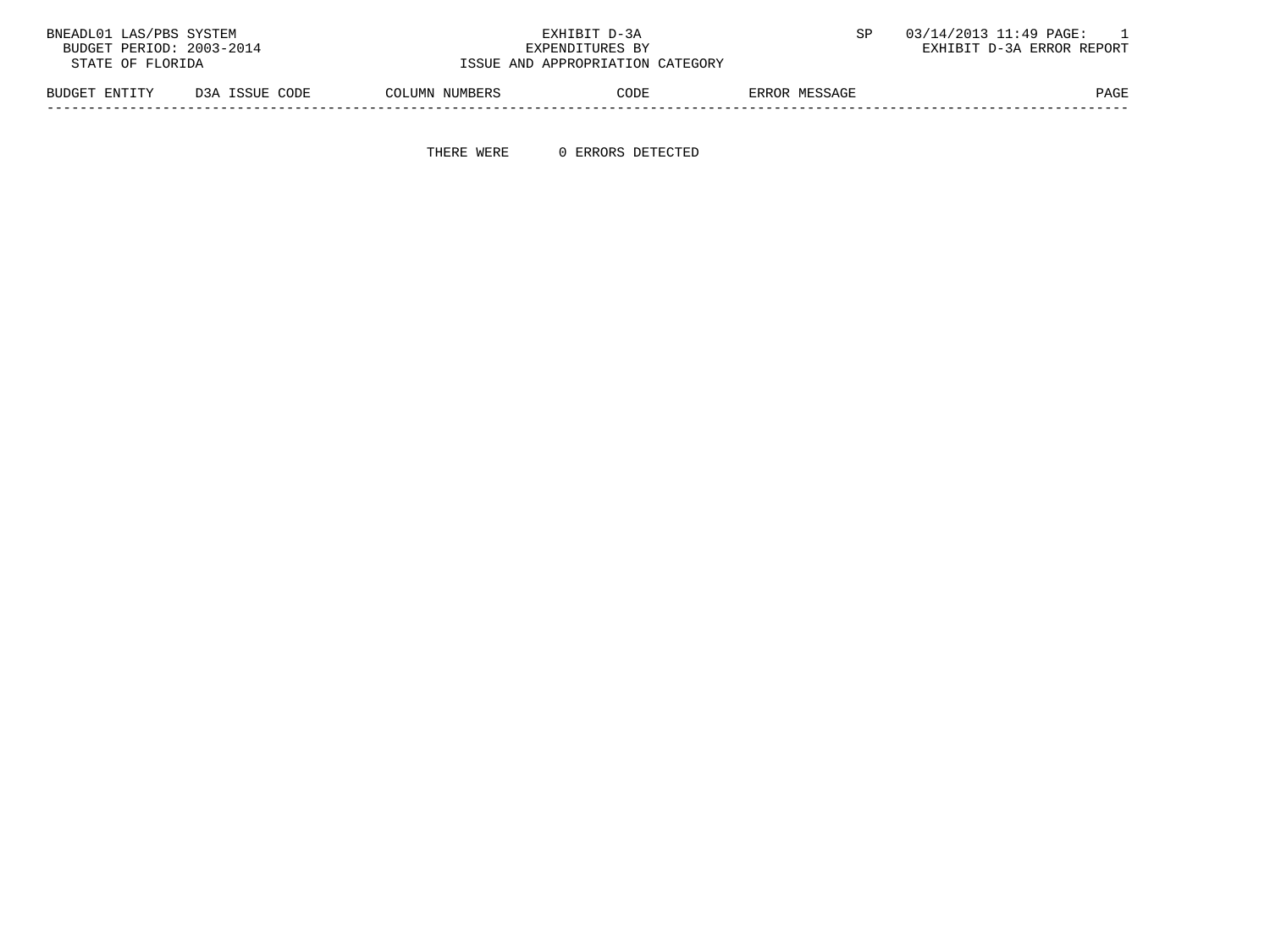| BNEADL01 LAS/PBS SYSTEM<br>BUDGET PERIOD: 2003-2014<br>STATE OF FLORIDA                                                                                                                                                | EXHIBIT D-3A<br>EXPENDITURES BY<br>EXPENDITURES BY<br>ISSUE AND APPROPRIATION CATEGORY MANAGEMENT DETA |         |  |  |  |                                                                                                                       |  |  | SP 03/14/2013 11:49 PAGE: 1<br>EXHIBIT D-3A<br>DETAIL OF EXPENDITURES |                                                                                                   |
|------------------------------------------------------------------------------------------------------------------------------------------------------------------------------------------------------------------------|--------------------------------------------------------------------------------------------------------|---------|--|--|--|-----------------------------------------------------------------------------------------------------------------------|--|--|-----------------------------------------------------------------------|---------------------------------------------------------------------------------------------------|
|                                                                                                                                                                                                                        |                                                                                                        | COL A12 |  |  |  | $COL A14$ $COL A15$ $COL A16$ $COL A14-A12$                                                                           |  |  | AGY AMD REO<br>FY 2013-14<br>OVER (UNDER )                            |                                                                                                   |
|                                                                                                                                                                                                                        |                                                                                                        |         |  |  |  | AGY FIN REQ AGY AMD REQ AGY AMD N/R AGY AMD ANZ AGY FIN REQ<br>FY 2013-14 FY 2013-14 FY 2013-14 FY 2013-14 FY 2013-14 |  |  | POS AMOUNT POS AMOUNT POS AMOUNT POS AMOUNT POS AMOUNT CODES          |                                                                                                   |
| ENVIR PROTECTION, DEPT OF<br><b>PGM: STATE LANDS</b><br>LAND ADMINISTRATION<br>NATURAL RESOURCES/ENVIRON<br>LAND RESOURCES<br>CAPITAL IMPROVEMENT PLAN<br>LAND ACOUISITION<br>FIXED CAPITAL OUTLAY<br>LAND ACOUISITION |                                                                                                        |         |  |  |  |                                                                                                                       |  |  |                                                                       | 37000000<br>37100000<br>37100200<br>14<br>1402.00.00.00<br>9900000<br>990L000<br>080000<br>083045 |
| FEDERAL GRANTS TRUST FUND -FEDERL $2,578,750$ $2,578,750$                                                                                                                                                              |                                                                                                        |         |  |  |  |                                                                                                                       |  |  | 2,578,750 2261 3                                                      |                                                                                                   |
|                                                                                                                                                                                                                        |                                                                                                        |         |  |  |  |                                                                                                                       |  |  |                                                                       |                                                                                                   |

 AGENCY NARRATIVE: 2013-2014 BUDGET YEAR NARRATIVE: LAND ACQUISITION IT COMPONENT? NO

Amended 2013-14 Narrative after February 1, 2013

Issue Summary:

 This is a request for spending authority which is needed for the Division of State Lands (DSL) to acquire lands with funds received through grants and military partnerships.

 Many of DSL's grant opportunities are with the military where desired properties fall within the Florida Forever project boundaries. Cost share agreements provide a lower cost and greater conservation benefit to the people of the state. These cost share agreements with the military stabilize the land uses around military installations and prevent land uses that could be incompatible with the continued function and mission of the military.

 Conservation lands are essential to the state's citizens, visitors, and economy because they provide essential ecosystem services such as clean and sufficient water, clean air, flood control, and coastal buffering during storms. These lands are vital for filtering and replenishing Florida's aquifers the source for 90% of our drinking water. They provide a desirable framework for the state's leading industries from tourism to agriculture to home buying and business location. For individuals and businesses wishing to locate in Florida, they provide a window into Florida's lifestyle and quality of life.

 The requested spending authority is needed to utilize funds from existing military grants and a grant from the Coastal and Estuarine Land Conservation Program (CELCP). The CELCP funds will be used as pass through and match will be provided by local governments. If any of the existing grants fall through, the spending authority could be utilized for other grants that may become available for land acquisition.

 Authorization to utilize funds received through grants will enhance DSL's efforts to pursue innovative ways to acquire lands for conservation and recreation purposes.

Five-Year Statewide Strategic Plan for Economic Development: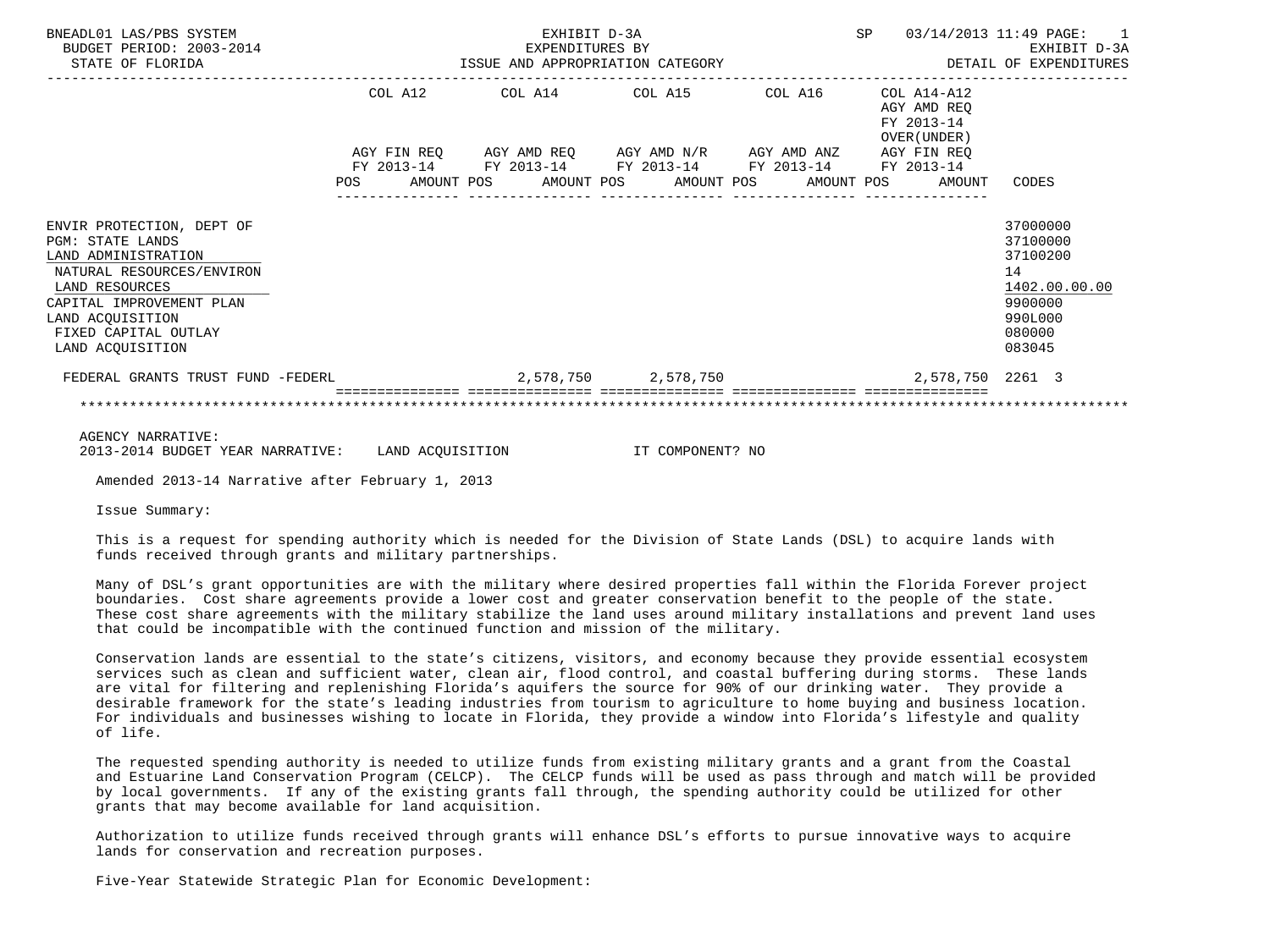| BNEADL01 LAS/PBS SYSTEM<br>BUDGET PERIOD: 2003-2014<br>STATE OF FLORIDA                                                                                                    |                    | EXHIBIT D-3A<br>EXPENDITURES BY<br>ISSUE AND APPROPRIATION CATEGORY |                                                                                                                                           | SP               | 03/14/2013 11:49 PAGE: 2<br>EXHIBIT D-3A<br>DETAIL OF EXPENDITURES |                                                                               |
|----------------------------------------------------------------------------------------------------------------------------------------------------------------------------|--------------------|---------------------------------------------------------------------|-------------------------------------------------------------------------------------------------------------------------------------------|------------------|--------------------------------------------------------------------|-------------------------------------------------------------------------------|
|                                                                                                                                                                            | COL A12            | COL A14                                                             | COL A15                                                                                                                                   | COL A16          | COL A14-A12<br>AGY AMD REO<br>FY 2013-14<br>OVER (UNDER)           |                                                                               |
|                                                                                                                                                                            | AGY FIN REO<br>POS |                                                                     | AGY AMD REO     AGY AMD N/R     AGY AMD ANZ<br>FY 2013-14 FY 2013-14 FY 2013-14 FY 2013-14 FY 2013-14<br>AMOUNT POS AMOUNT POS AMOUNT POS |                  | AGY FIN REO<br>AMOUNT POS<br>AMOUNT                                | CODES                                                                         |
|                                                                                                                                                                            |                    |                                                                     |                                                                                                                                           | ---------------- |                                                                    |                                                                               |
| ENVIR PROTECTION, DEPT OF<br><b>PGM: STATE LANDS</b><br>LAND ADMINISTRATION<br>NATURAL RESOURCES/ENVIRON<br>LAND RESOURCES<br>CAPITAL IMPROVEMENT PLAN<br>LAND ACOUISITION |                    |                                                                     |                                                                                                                                           |                  |                                                                    | 37000000<br>37100000<br>37100200<br>14<br>1402.00.00.00<br>9900000<br>990L000 |

#29 - Promote, develop, protect and leverage Florida's natural, art and cultural assets in a sustainable manner.

Cost Summary:

| $\overline{\phantom{a}}$<br>™~ +<br>$\sim$ $\sim$ 1<br>≖น<br>ے لیے توسی | $\sim$     | AMO <sup>11</sup><br>ື້ | $\cdots$ $\sim$<br>ט ש⊥ ש              |
|-------------------------------------------------------------------------|------------|-------------------------|----------------------------------------|
| --------------                                                          | ---------- | --------------          | ___<br>------<br>--------------------- |
|                                                                         |            | $A \cap$<br>750<br>ັ້   | 'und<br>™~~~<br>$T\sim n+1$            |

Summary: This is a new issue.

\*\*\*\*\*\*\*\*\*\*\*\*\*\*\*\*\*\*\*\*\*\*\*\*\*\*\*\*\*\*\*\*\*\*\*\*\*\*\*\*\*\*\*\*\*\*\*\*\*\*\*\*\*\*\*\*\*\*\*\*\*\*\*\*\*\*\*\*\*\*\*\*\*\*\*\*\*\*\*\*\*\*\*\*\*\*\*\*\*\*\*\*\*\*\*\*\*\*\*\*\*\*\*\*\*\*\*\*\*\*\*\*\*\*\*\*\*\*\*\*\*\*\*\*\*\*\*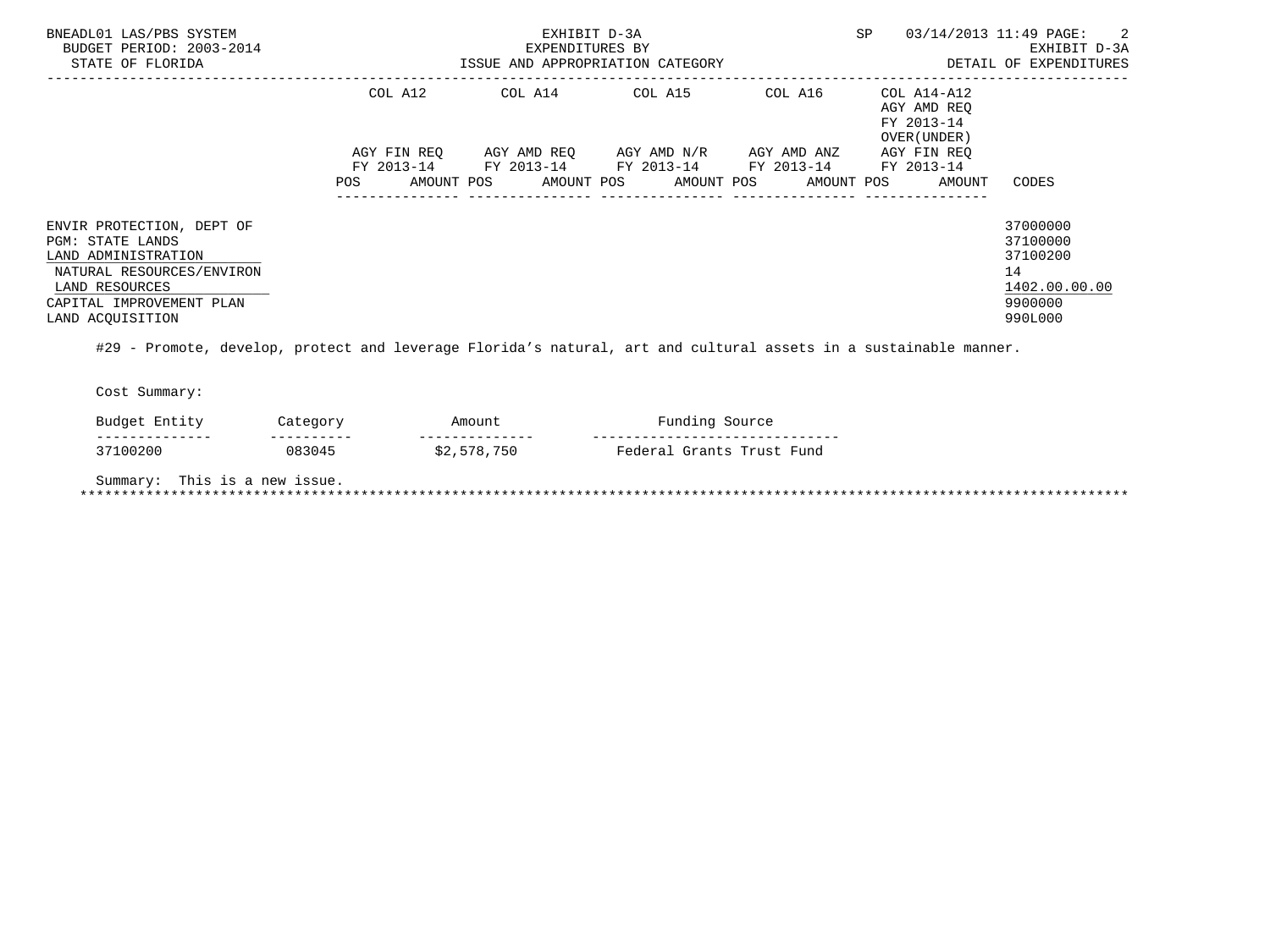| BNEADL01 LAS/PBS SYSTEM<br>BUDGET PERIOD: 2003-2014<br>STATE OF FLORIDA                                                                                                                                                                                                           |                   | EXHIBIT D-3A<br>SP 03/14/2013 11:49 PAGE:<br>EXPENDITURES BY<br>DETAIL OF EXPENDITURES<br>ISSUE AND APPROPRIATION CATEGORY |  |  |                                                                                                                                                                                                                             |  |                  |  |  |  | 3<br>EXHIBIT D-3A                                              |                                                                                                   |
|-----------------------------------------------------------------------------------------------------------------------------------------------------------------------------------------------------------------------------------------------------------------------------------|-------------------|----------------------------------------------------------------------------------------------------------------------------|--|--|-----------------------------------------------------------------------------------------------------------------------------------------------------------------------------------------------------------------------------|--|------------------|--|--|--|----------------------------------------------------------------|---------------------------------------------------------------------------------------------------|
|                                                                                                                                                                                                                                                                                   |                   | POS                                                                                                                        |  |  | COL A12 COL A14 COL A15 COL A16 COL A14-A12<br>AGY FIN REQ AGY AMD REQ AGY AMD N/R AGY AMD ANZ AGY FIN REQ<br>FY 2013-14 FY 2013-14 FY 2013-14 FY 2013-14 FY 2013-14<br>AMOUNT POS AMOUNT POS AMOUNT POS<br>_______________ |  | _______________  |  |  |  | AGY AMD REQ<br>FY 2013-14<br>OVER (UNDER)<br>AMOUNT POS AMOUNT | CODES                                                                                             |
| ENVIR PROTECTION, DEPT OF<br><b>PGM: RECREATION &amp; PARKS</b><br>STATE PARK OPERATIONS<br>NATURAL RESOURCES/ENVIRON<br>RECREATIONAL RESOURCES<br>MANAGE NEW STATE PARKS<br>SILVER SPRINGS STATE PARK -<br>OPERATING BUDGET NEEDS<br>SPECIAL CATEGORIES<br>STATE PARK OPERATIONS |                   |                                                                                                                            |  |  |                                                                                                                                                                                                                             |  |                  |  |  |  |                                                                | 37000000<br>37500000<br>37500300<br>14<br>1401.00.00.00<br>6200000<br>6200570<br>100000<br>100736 |
| STATE PARK TRUST FUND                                                                                                                                                                                                                                                             | $-\mathtt{STATE}$ |                                                                                                                            |  |  | 696,602                                                                                                                                                                                                                     |  |                  |  |  |  | 696,602 2675 1                                                 |                                                                                                   |
| OUTSOURCING                                                                                                                                                                                                                                                                       |                   |                                                                                                                            |  |  |                                                                                                                                                                                                                             |  |                  |  |  |  |                                                                | 101198                                                                                            |
| STATE PARK TRUST FUND - STATE                                                                                                                                                                                                                                                     |                   |                                                                                                                            |  |  | 164,823                                                                                                                                                                                                                     |  |                  |  |  |  | 164.823 2675 1                                                 |                                                                                                   |
| TOTAL: SILVER SPRINGS STATE PARK -<br>OPERATING BUDGET NEEDS<br>TOTAL ISSUE                                                                                                                                                                                                       |                   |                                                                                                                            |  |  | 861,425                                                                                                                                                                                                                     |  |                  |  |  |  | 861,425                                                        | 6200570                                                                                           |
|                                                                                                                                                                                                                                                                                   |                   |                                                                                                                            |  |  |                                                                                                                                                                                                                             |  |                  |  |  |  |                                                                | ******************************                                                                    |
| AGENCY ISSUE NARRATIVE:<br>2013-2014 BUDGET YEAR NARRATIVE:                                                                                                                                                                                                                       |                   |                                                                                                                            |  |  |                                                                                                                                                                                                                             |  | IT COMPONENT? NO |  |  |  |                                                                |                                                                                                   |
| Amended 2013-14 Narrative after February 1, 2013                                                                                                                                                                                                                                  |                   |                                                                                                                            |  |  |                                                                                                                                                                                                                             |  |                  |  |  |  |                                                                |                                                                                                   |

Issue Summary:

 The Silver Springs attraction in Ocala and its surrounding property is one of Florida's most significant natural and cultural features. The springs are located within the boundary of Silver River State Park. The main spring has one of the largest known flows of any spring in the world. The springs are the headwaters of the Silver River which flows approximately 6 miles to its junction with the Ocklawaha River.

 The attraction is adjacent to Silver River State Park in central Marion County just east of Ocala. Much of the property surrounding Silver Springs is under public ownership. The Silver River State Park, Silver Springs Conservation Area, Ray Wayside Park (Ocala Boat Basin), Indian Lake State Forest, the Ocala National forest and the Marjorie Harris Carr Cross Florida Greenway are owned and/or managed by local, state and/or federal agencies.

 The 242 acre Silver Springs attraction property was acquired by the Board of Trustees of the Internal Improvement Trust Fund (BTIITF) in 1993. The current lessee, Festival Fun Parks, LLC (also known as Palace Entertainment, or Palace) operates under a lease that expires on December 31, 2029. On January 9, 2013, Palace stated its intent to end its management of the attraction effective September 30, 2013. The attraction will be taken over as a state park effective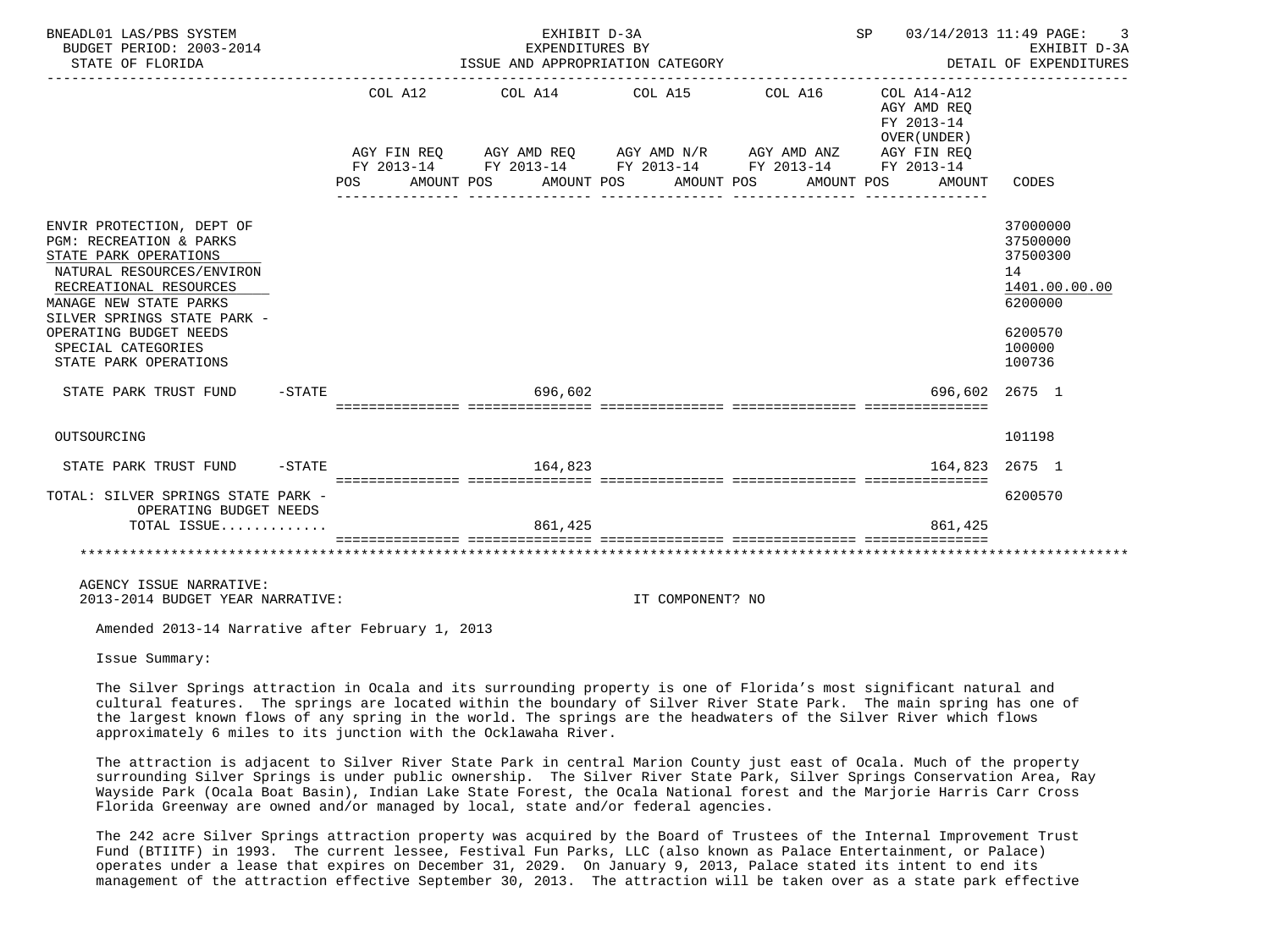| BNEADL01 LAS/PBS SYSTEM<br>BUDGET PERIOD: 2003-2014<br>STATE OF FLORIDA                                                                                                                                  | ISSUE AND APPROPRIATION CATEGORY | EXHIBIT D-3A<br>EXPENDITURES BY                                                                              | SP | 03/14/2013 11:49 PAGE: 4<br>EXHIBIT D-3A<br>DETAIL OF EXPENDITURES |                                                                    |
|----------------------------------------------------------------------------------------------------------------------------------------------------------------------------------------------------------|----------------------------------|--------------------------------------------------------------------------------------------------------------|----|--------------------------------------------------------------------|--------------------------------------------------------------------|
|                                                                                                                                                                                                          |                                  | COL A12 COL A14 COL A15 COL A16                                                                              |    | COL A14-A12<br>AGY AMD REO<br>FY 2013-14<br>OVER (UNDER)           |                                                                    |
|                                                                                                                                                                                                          | POS                              | FY 2013-14 FY 2013-14 FY 2013-14 FY 2013-14 FY 2013-14<br>AMOUNT POS AMOUNT POS AMOUNT POS AMOUNT POS AMOUNT |    | AGY FIN REO                                                        | CODES                                                              |
| ENVIR PROTECTION, DEPT OF<br><b>PGM: RECREATION &amp; PARKS</b><br>STATE PARK OPERATIONS<br>NATURAL RESOURCES/ENVIRON<br>RECREATIONAL RESOURCES<br>MANAGE NEW STATE PARKS<br>SILVER SPRINGS STATE PARK - |                                  |                                                                                                              |    |                                                                    | 37000000<br>37500000<br>37500300<br>14<br>1401.00.00.00<br>6200000 |
| OPERATING BUDGET NEEDS                                                                                                                                                                                   |                                  |                                                                                                              |    |                                                                    | 6200570                                                            |

 October 1, 2013. Many of the facilities and infrastructure are old and in poor condition. As such, decisions have been made regarding what components of the attraction need to remain and what need to be demolished.

 The property is an important environmental and cultural resource and the Department of Environmental Protection (DEP) is committed to ensuring its protection. On December 12, 2012, a public workshop was held to discuss the potential of including the current attraction property as part of the state park system. Approximately 400 people attended the meeting with many expressing support for the property to be leased to DEP's Division of Recreation and Parks (DRP) for management as part of a state park.

 A second public workshop was held on January 14, 2013. Approximately 200 citizens attended with many expressing their preferences regarding the transition plan. On January 23, 2013, the governor and cabinet approved a lease amendment facilitating an early termination of Palace's lease and authorized DEP to include the property in the existing Silver River State Park lease to be managed by the Division of Recreation and Parks (Division).

 Legislative funding to manage the property surrounding the springs as part of a state park is essential to a successful transformation. The park is anticipated to generate over \$1.3 million per fiscal year. Recurring operating costs including staffing are estimated to be just over \$850,000 annually. This plan is based on minimizing the operational costs to the state while creating opportunities for private sector job creation and economic stimulus. It focuses on outsourcing the majority of the essential visitor services. It is anticipated that the revenues generated through entrance fees, annual pass sales and concession operations are expected to cover 100% of the annual operating costs associated with these new responsibilities.

 The adjacent Silver River State Park offers a range of outdoor recreation opportunities but lacks adequate usable public access to the river. The attraction surrounds the headsprings and offers river access and unique opportunities for expanded recreational opportunities and protection of resources under one state park management unit. The merging of the two properties into a single state park unit at this time fulfills the original legislative intent when the attraction property was purchased in 1993. This is a rare and exciting opportunity to transform this area into a world class state park accessible to citizens for Florida and visitors from around the world.

 The Division has a successful background and experience in transitioning attractions with springs into state parks. Examples include: Homosassa Springs, Rainbow Springs, Fanning Springs, Wakulla Springs and most recently Weeki Wachee Springs State Park.

 The Division is not requesting FTE positions or Salaries and Benefits funding and will relocate 8 FTE positions from other state parks. \$696,602 in the State Park Operations category is requested for other operating needs, such as \$193,223 to support seasonal positions, \$153,156 to support equipment needs and \$350,223 to support day to day operating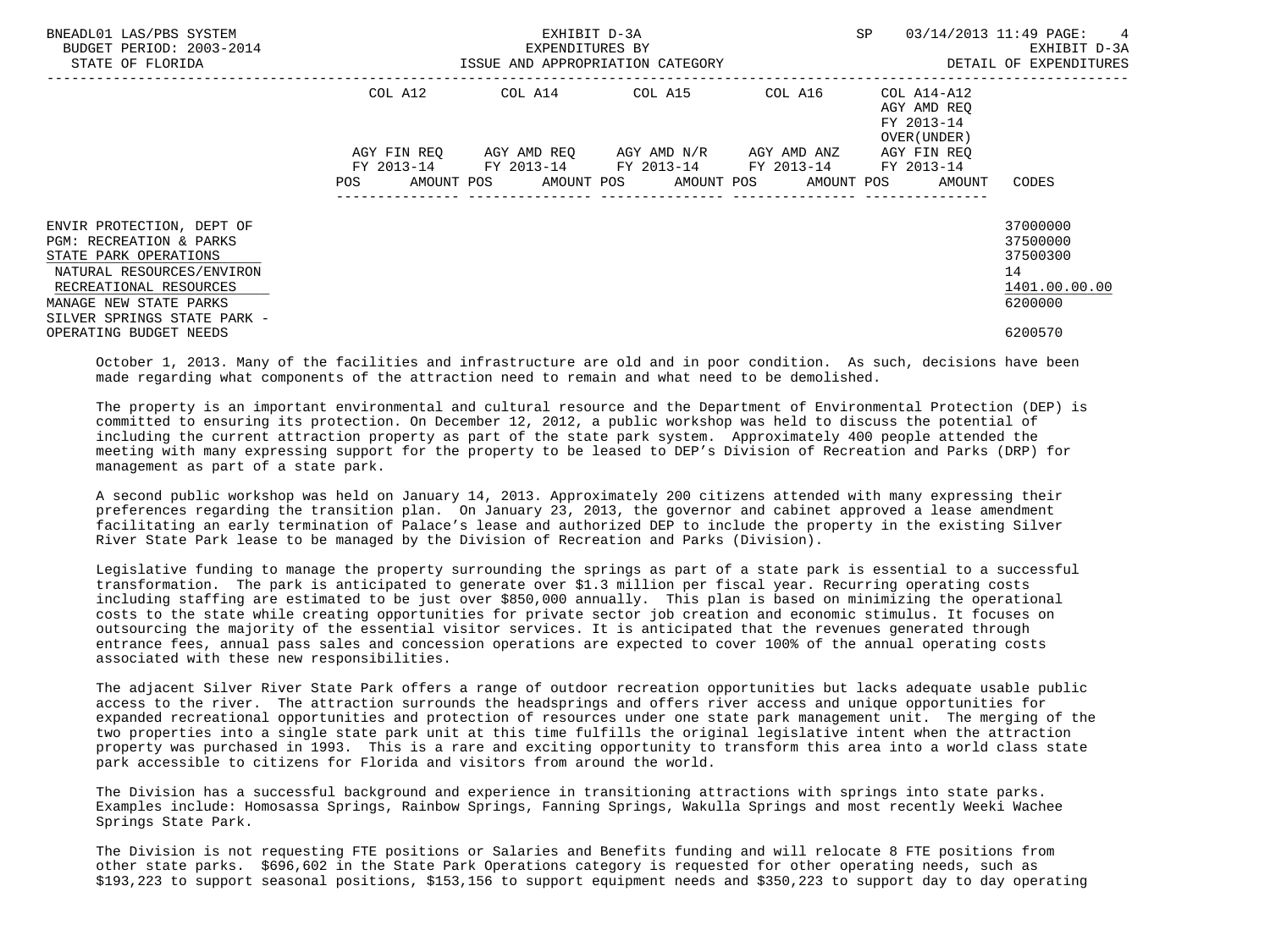| BNEADL01 LAS/PBS SYSTEM<br>BUDGET PERIOD: 2003-2014<br>STATE OF FLORIDA                                                                                                                                                                                                                                                                           |                    | EXHIBIT D-3A<br>EXPENDITURES BY<br>ISSUE AND APPROPRIATION CATEGORY        | <b>SP</b>        | 03/14/2013 11:49 PAGE:<br>-5<br>EXHIBIT D-3A<br>DETAIL OF EXPENDITURES |                                                                     |                                                                               |
|---------------------------------------------------------------------------------------------------------------------------------------------------------------------------------------------------------------------------------------------------------------------------------------------------------------------------------------------------|--------------------|----------------------------------------------------------------------------|------------------|------------------------------------------------------------------------|---------------------------------------------------------------------|-------------------------------------------------------------------------------|
|                                                                                                                                                                                                                                                                                                                                                   | COL A12            | COL A14 COL A15 COL A16<br>POS AMOUNT POS AMOUNT POS AMOUNT POS AMOUNT POS |                  |                                                                        | COL A14-A12<br>AGY AMD REO<br>FY 2013-14<br>OVER (UNDER )<br>AMOUNT | CODES                                                                         |
| ENVIR PROTECTION, DEPT OF<br>PGM: RECREATION & PARKS<br>STATE PARK OPERATIONS<br>NATURAL RESOURCES/ENVIRON<br>RECREATIONAL RESOURCES<br>MANAGE NEW STATE PARKS<br>SILVER SPRINGS STATE PARK -<br>OPERATING BUDGET NEEDS<br>costs and \$164,823 in Outsourcing funds for grounds maintenance, exotic plant removal, dumpster service, pest control |                    |                                                                            |                  |                                                                        |                                                                     | 37000000<br>37500000<br>37500300<br>14<br>1401.00.00.00<br>6200000<br>6200570 |
| wastewater service and security service.<br>Five-Year Statewide Strategic Plan for Economic Development:<br>#4: Position Florida as a global hub for trade, visitors, talent, innovation and investment.<br>Cost Summary:<br>Category<br>State Park Operations \$696,602 State Park Trust Fund<br>Outsourcing<br>Summary: This is a new issue.    | Amount Fund Source | \$164,823 State Park Trust Fund                                            |                  |                                                                        |                                                                     |                                                                               |
| CAPITAL IMPROVEMENT PLAN<br>MAINTENANCE AND REPAIR<br>FIXED CAPITAL OUTLAY<br>SILVER RIVER PARK DEV                                                                                                                                                                                                                                               |                    |                                                                            |                  |                                                                        |                                                                     | 9900000<br>990M000<br>080000<br>087832                                        |
| $-STATE$<br>LAND ACQUISITION TF                                                                                                                                                                                                                                                                                                                   |                    |                                                                            | 450,000 450,000  |                                                                        |                                                                     | 450,000 2423 1                                                                |
|                                                                                                                                                                                                                                                                                                                                                   |                    |                                                                            |                  |                                                                        |                                                                     |                                                                               |
| <b>AGENCY NARRATIVE:</b><br>2013-2014 BUDGET YEAR NARRATIVE: SILVER RIVER PARK DEV                                                                                                                                                                                                                                                                |                    |                                                                            | IT COMPONENT? NO |                                                                        |                                                                     |                                                                               |
| Amended 2013-14 Narrative after February 1, 2013                                                                                                                                                                                                                                                                                                  |                    |                                                                            |                  |                                                                        |                                                                     |                                                                               |

 The Silver Springs attraction in Ocala and its surrounding property is one of Florida's most significant natural and cultural features. The springs are located within the boundary of Silver River State Park. The main spring has one of the largest known flows of any spring in the world. The springs are the headwaters of the Silver River which flows approximately 6 miles to its junction with the Ocklawaha River.

The attraction is adjacent to Silver River State Park in central Marion County just east of Ocala. Much of the property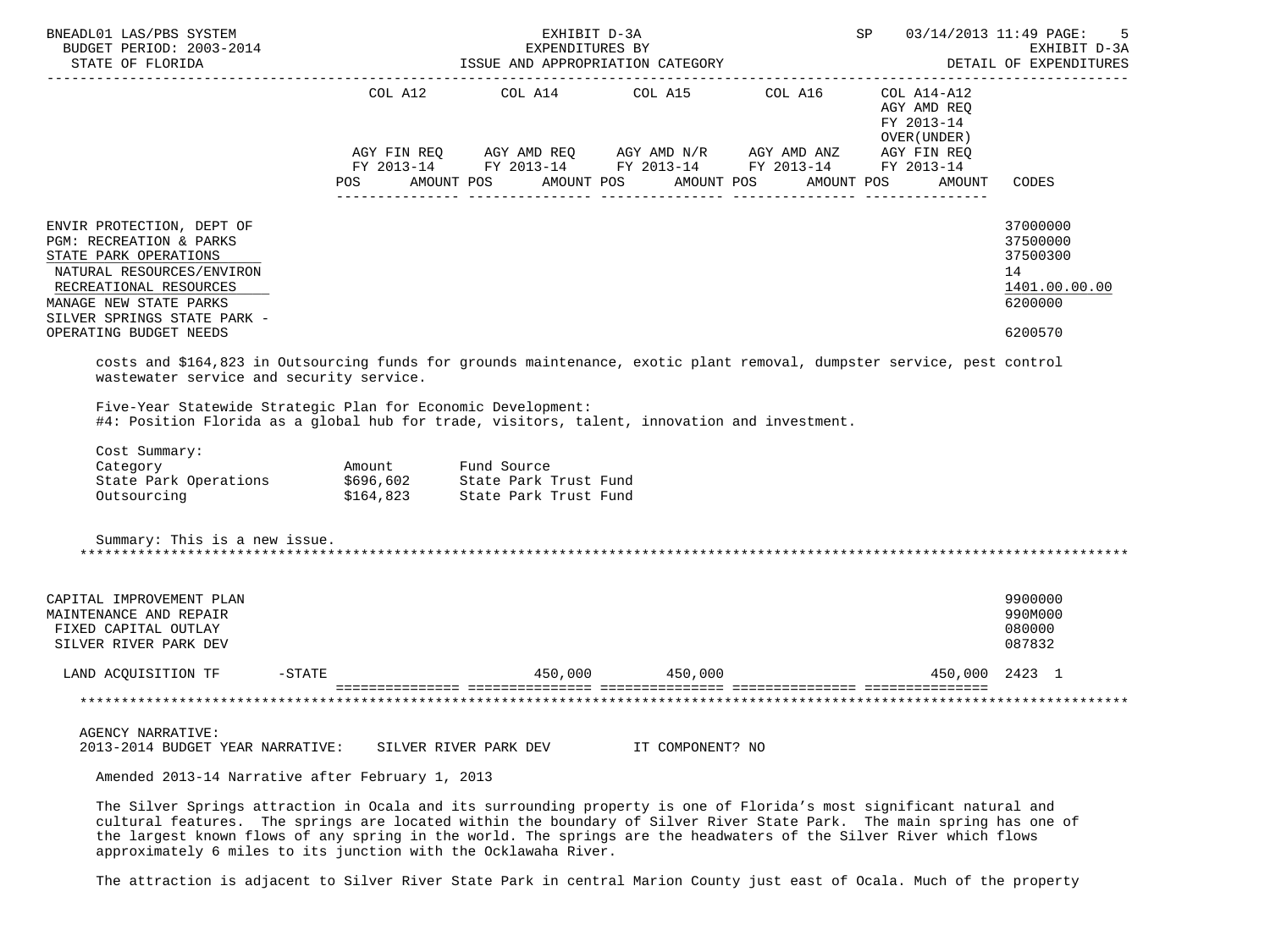| BNEADL01 LAS/PBS SYSTEM<br>BUDGET PERIOD: 2003-2014<br>STATE OF FLORIDA                                                                                                                    | ISSUE AND APPROPRIATION CATEGORY | <b>SP</b><br>03/14/2013 11:49 PAGE: | EXHIBIT D-3A<br>DETAIL OF EXPENDITURES |                                      |                                           |                                                                               |
|--------------------------------------------------------------------------------------------------------------------------------------------------------------------------------------------|----------------------------------|-------------------------------------|----------------------------------------|--------------------------------------|-------------------------------------------|-------------------------------------------------------------------------------|
|                                                                                                                                                                                            | COL A12                          | COL A14                             | $COL A15$ $COL A16$ $COL A14-A12$      |                                      | AGY AMD REO<br>FY 2013-14<br>OVER (UNDER) |                                                                               |
|                                                                                                                                                                                            | AGY FIN REO                      | FY 2013-14 FY 2013-14 FY 2013-14    | AGY AMD REO AGY AMD N/R                | AGY AMD ANZ<br>FY 2013-14 FY 2013-14 | AGY FIN REO                               |                                                                               |
|                                                                                                                                                                                            | AMOUNT POS<br>POS                |                                     | AMOUNT POS AMOUNT POS AMOUNT POS       |                                      | AMOUNT                                    | CODES                                                                         |
| ENVIR PROTECTION, DEPT OF<br>PGM: RECREATION & PARKS<br>STATE PARK OPERATIONS<br>NATURAL RESOURCES/ENVIRON<br>RECREATIONAL RESOURCES<br>CAPITAL IMPROVEMENT PLAN<br>MAINTENANCE AND REPAIR |                                  |                                     |                                        |                                      |                                           | 37000000<br>37500000<br>37500300<br>14<br>1401.00.00.00<br>9900000<br>990M000 |

 surrounding Silver Springs is under public ownership. The Silver River State Park, Silver Springs Conservation Area, Ray Wayside Park (Ocala Boat Basin), Indian Lake State Forest, the Ocala National forest and the Marjorie Harris Carr Cross Florida Greenway are owned and/or managed by local, state and/or federal agencies.

 The 242 acre Silver Springs attraction property was acquired by the Board of Trustees of the Internal Improvement Trust Fund (BTIITF) in 1993. The current lessee, Festival Fun Parks, LLC (also known as Palace Entertainment, or Palace) operates under a lease that expires on December 31, 2029. On January 9, 2013, Palace stated its intent to end its management of the attraction effective September 30, 2013. The attraction will be taken over as a state park effective October 1, 2013.

 Many of the facilities and infrastructure are old and in poor condition. As such, the division is requesting \$450,000 to make general repairs to the park, to seal and stripe the parking lot and provide adequate security fencing around the property.

 The property is an important environmental and cultural resource and the Department of Environmental Protection (DEP) is committed to ensuring its protection. On December 12, 2012, a public workshop was held to discuss the potential of including the current attraction property as part of the state park system. Approximately 400 people attended the meeting with many expressing support for the property to be leased to DEP's Division of Recreation and Parks (DRP) for management as part of a state park.

 A second public workshop was held on January 14, 2013. Approximately 200 citizens attended with many expressing their preferences regarding the transition plan. On January 23, 2013, the governor and cabinet approved a lease amendment facilitating an early termination of Palace's lease and authorized DEP to include the property in the existing Silver River State Park lease to be managed by the Division of Recreation and Parks.

 Legislative funding to manage the property surrounding the springs as part of a state park is essential to a successful transformation. The park is anticipated to generate over \$1.3 million per fiscal year. Recurring operating costs including staffing are estimated to be just over \$850,000 annually. This plan is based on minimizing the operational costs to the state while creating opportunities for private sector job creation and economic stimulus. It focuses on outsourcing the majority of the essential visitor services. It is anticipated that the revenues generated through entrance fees, annual pass sales and concession operations are expected to cover 100% of the annual operating costs associated with these new responsibilities.

 The adjacent Silver River State Park offers a range of outdoor recreation opportunities but lacks adequate usable public access to the river. The attraction surrounds the headsprings and offers river access and unique opportunities for expanded recreational opportunities and protection of resources under one state park management unit. The merging of the two properties into a single state park unit at this time fulfills the original legislative intent when the attraction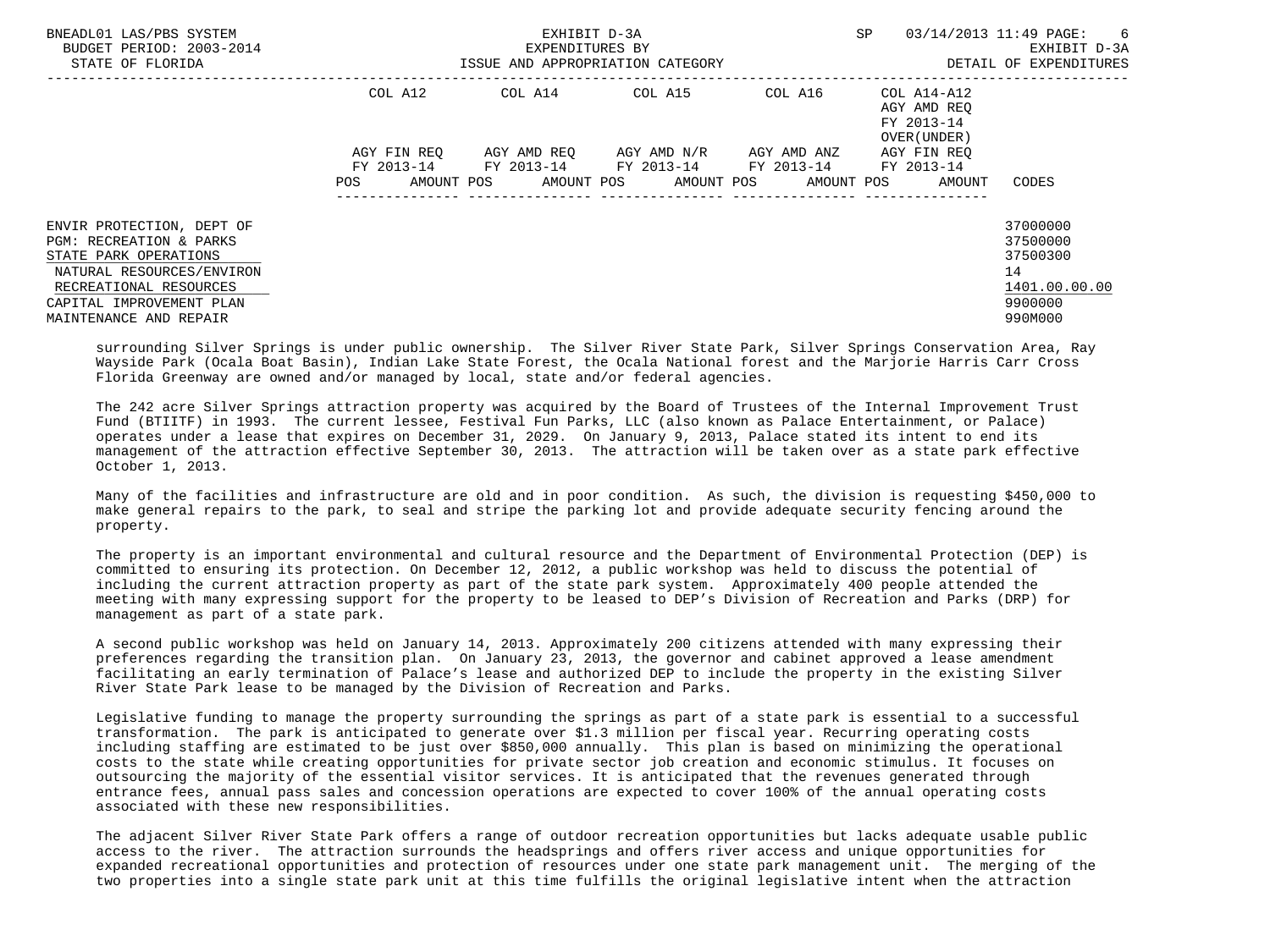| NEADL01 LAS/PBS SYSTEM ${\small \begin{array}{cccccccccccccc} \texttt{EXHIBIT} & \texttt{D-3A} & & & & & \texttt{SP} & 03/14/2013 & 11:49 \text{ PAGE}: & 7 \\ \texttt{BUDGET PERIOD: } & 2003-2014 & & & & & & & \texttt{EXHIBIT} & \texttt{D-3A} & & & & & & \texttt{EXHIBIT} & \texttt{D-3A} & & & & & \texttt{EXHIBIT} & \texttt{D-3A} & & & & & \texttt{DETAIL} & \texttt{D-3A} & & & & & \$<br>BNEADL01 LAS/PBS SYSTEM |  |                                                                                                                                                                      |  |                                                                                                            |                                                                               |
|------------------------------------------------------------------------------------------------------------------------------------------------------------------------------------------------------------------------------------------------------------------------------------------------------------------------------------------------------------------------------------------------------------------------------|--|----------------------------------------------------------------------------------------------------------------------------------------------------------------------|--|------------------------------------------------------------------------------------------------------------|-------------------------------------------------------------------------------|
|                                                                                                                                                                                                                                                                                                                                                                                                                              |  | COL A12 COL A14 COL A15 COL A16 COL A14-A12<br>AGY FIN REQ AGY AMD REQ AGY AMD N/R AGY AMD ANZ AGY FIN REQ<br>FY 2013-14 FY 2013-14 FY 2013-14 FY 2013-14 FY 2013-14 |  | AGY AMD REQ<br>FY 2013-14<br>OVER (UNDER )<br>POS AMOUNT POS AMOUNT POS AMOUNT POS AMOUNT POS AMOUNT CODES |                                                                               |
| ENVIR PROTECTION, DEPT OF<br>PGM: RECREATION & PARKS<br>STATE PARK OPERATIONS<br>NATURAL RESOURCES/ENVIRON<br>RECREATIONAL RESOURCES<br>CAPITAL IMPROVEMENT PLAN<br>MAINTENANCE AND REPAIR<br>property was purchased in 1993. This is a rare and exciting opportunity to transform this area into a world class state<br>park accessible to citizens for Florida and visitors from around the world.                         |  |                                                                                                                                                                      |  |                                                                                                            | 37000000<br>37500000<br>37500300<br>14<br>1401.00.00.00<br>9900000<br>990M000 |
| Five-Year Statewide Strategic Plan for Economic Development:<br>#29: Promote, develop, protect and leverage Florida's natural, art and cultural assets in a sustainable manner.<br>Cost Summary:                                                                                                                                                                                                                             |  |                                                                                                                                                                      |  |                                                                                                            |                                                                               |
| Category Moount Fund Source<br>Silver Springs Renovations \$450,000 Land Acquisition Trust Fund                                                                                                                                                                                                                                                                                                                              |  |                                                                                                                                                                      |  |                                                                                                            |                                                                               |
| Summary: This is a new issue.                                                                                                                                                                                                                                                                                                                                                                                                |  |                                                                                                                                                                      |  |                                                                                                            |                                                                               |
| TOTAL: RECREATIONAL RESOURCES<br>BY FUND TYPE                                                                                                                                                                                                                                                                                                                                                                                |  |                                                                                                                                                                      |  |                                                                                                            | 1401.00.00.00                                                                 |
| TRUST FUNDS                                                                                                                                                                                                                                                                                                                                                                                                                  |  |                                                                                                                                                                      |  | 1,311,425 450,000 1,311,425                                                                                | 2000                                                                          |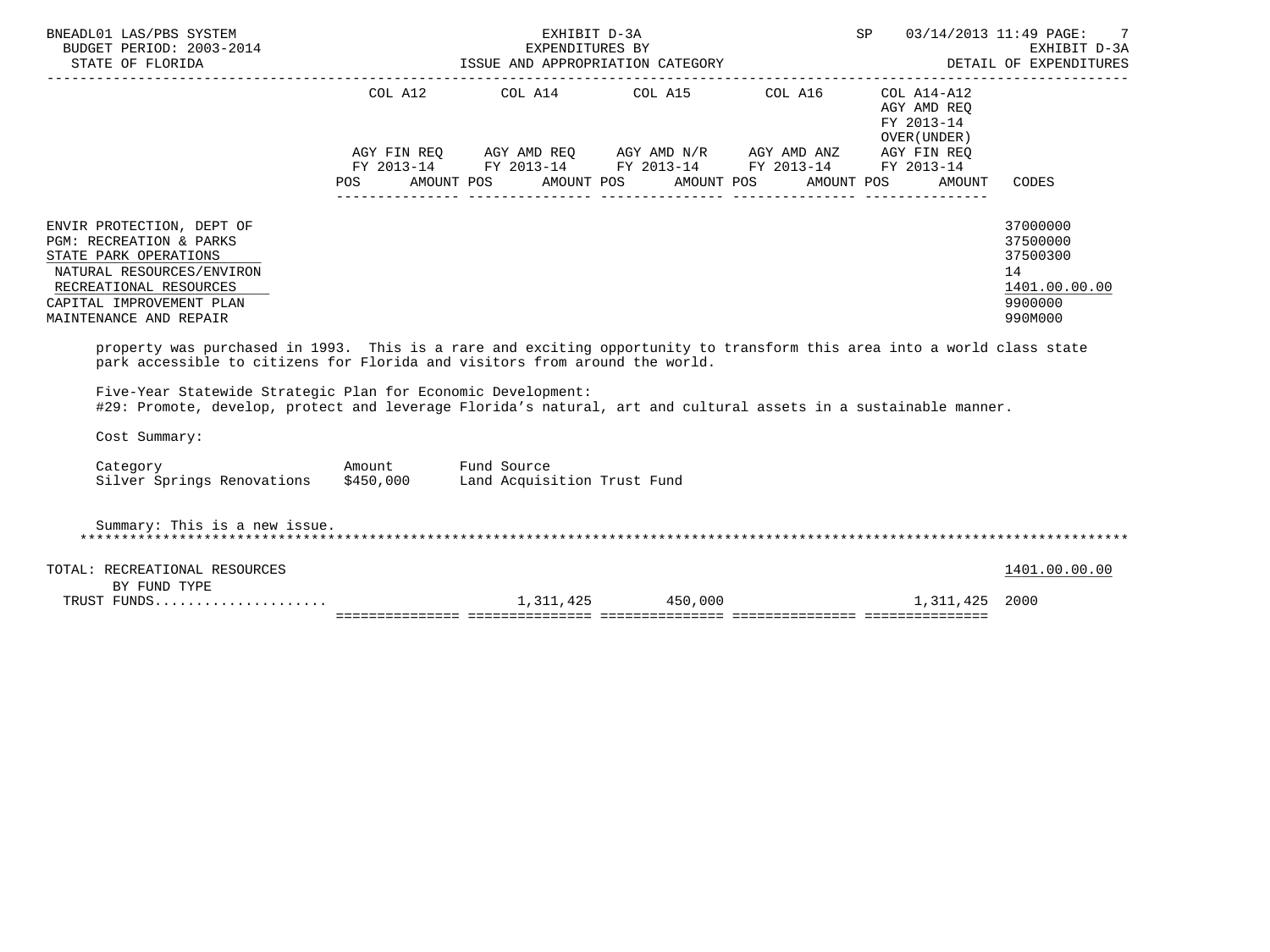| BNEADL01 LAS/PBS SYSTEM<br>BUDGET PERIOD: 2003-2014<br>STATE OF FLORIDA                                                                                                                                                                                           | EXHIBIT D-3A<br>5-2014 EXPENDITURES BY<br>ISSUE AND APPROPRIATION CATEGORY |            |  |                                                                                 |  |                 |  | SP         | 03/14/2013 11:49 PAGE: | 8<br>EXHIBIT D-3A<br>DETAIL OF EXPENDITURES                                                                             |                                                                                                   |
|-------------------------------------------------------------------------------------------------------------------------------------------------------------------------------------------------------------------------------------------------------------------|----------------------------------------------------------------------------|------------|--|---------------------------------------------------------------------------------|--|-----------------|--|------------|------------------------|-------------------------------------------------------------------------------------------------------------------------|---------------------------------------------------------------------------------------------------|
|                                                                                                                                                                                                                                                                   |                                                                            | COL A12    |  | COL A14 COL A15                                                                 |  |                 |  | COL A16    |                        | COL A14-A12<br>AGY AMD REO<br>FY 2013-14<br>OVER (UNDER)<br>AGY FIN REQ AGY AMD REQ AGY AMD N/R AGY AMD ANZ AGY FIN REQ |                                                                                                   |
|                                                                                                                                                                                                                                                                   | <b>POS</b>                                                                 | FY 2013-14 |  | FY 2013-14 FY 2013-14 FY 2013-14 FY 2013-14<br>AMOUNT POS AMOUNT POS AMOUNT POS |  |                 |  | AMOUNT POS |                        | AMOUNT                                                                                                                  | CODES                                                                                             |
| ENVIR PROTECTION, DEPT OF<br>PGM: RECREATION & PARKS<br>COASTAL/AQUATIC MGD AREAS<br>NATURAL RESOURCES/ENVIRON<br>LAND RESOURCES<br>CAPITAL IMPROVEMENT PLAN<br>GRANTS AND AIDS - FIXED CAPITAL<br>OUTLAY<br>G/A-LOC GOV/NONST ENT-FCO<br>G/A-F/W AOUATIC HABITAT |                                                                            |            |  |                                                                                 |  |                 |  |            |                        |                                                                                                                         | 37000000<br>37500000<br>37500400<br>14<br>1402.00.00.00<br>9900000<br>990G000<br>140000<br>140940 |
| FEDERAL GRANTS TRUST FUND -FEDERL                                                                                                                                                                                                                                 |                                                                            |            |  |                                                                                 |  | 684,800 684,800 |  |            |                        | 684,800 2261 3                                                                                                          |                                                                                                   |
|                                                                                                                                                                                                                                                                   |                                                                            |            |  |                                                                                 |  |                 |  |            |                        |                                                                                                                         |                                                                                                   |

AGENCY NARRATIVE:

2013-2014 BUDGET YEAR NARRATIVE: G/A-F/W AQUATIC HABITAT IT COMPONENT? NO

Amended 2013-14 Narrative after February 1, 2013

Issue Summary:

 The Office of Coastal and Aquatic Managed Areas requests Fixed Capital Outlay spending authority in the Federal Grant Trust Fund to conduct restoration of degraded shorelines and spoil islands in Nassau, Duval, St. Johns, Flagler, Volusia, and Brevard counties. The Guana Tolomato Matanzas National Estuarine Research Reserve, in coordination with the Indian River Lagoon and Tomoka Marsh Aquatic Preserve offices is submitting an application for a new federal habitat restoration grant through the National Oceanic Atomspheric Administration (NOAA).

 This is a multi-year and regional intertidal habitat restoration project including creation of oyster reefs in wave-impacted areas and enhancing nearby salt marshes. Funding will support contractors for planning, permitting, and implementation (including purchase of reef materials and native vegetation as well as deployment and installation of purchased materials), and internal education, research, and monitoring activities. Costs will include purchases of vehicles, vessels, monitoring equipment, and educational materials as well as OPS support.

 Shellfish are both economically and environmentally important resources within Florida. In the short term this project will provide jobs for small business involved in the permitting, planning, and implementation of approximately 15 habitat restoration projects. In the long term the restored resources will support eco-tourism and a recreational fishery. Fishing and wildlife-based eco-tourism should benefit from increased oyster reefs, which provide nursery habitat and/or food for many fish, shellfish, and shorebirds.

 Work will also involve the identification and restoration of up to 15 intertidal sites on Florida's east coast. Restoration components will include addition of reef modules that will attract oyster spat, deployment of oyster shell in mesh bags, and installation of appropriate native plants (primarily saltmarsh cordgrass). Minor earthwork may be a component of projects where deemed necessary for erosion control and creation of proper tidal regimes.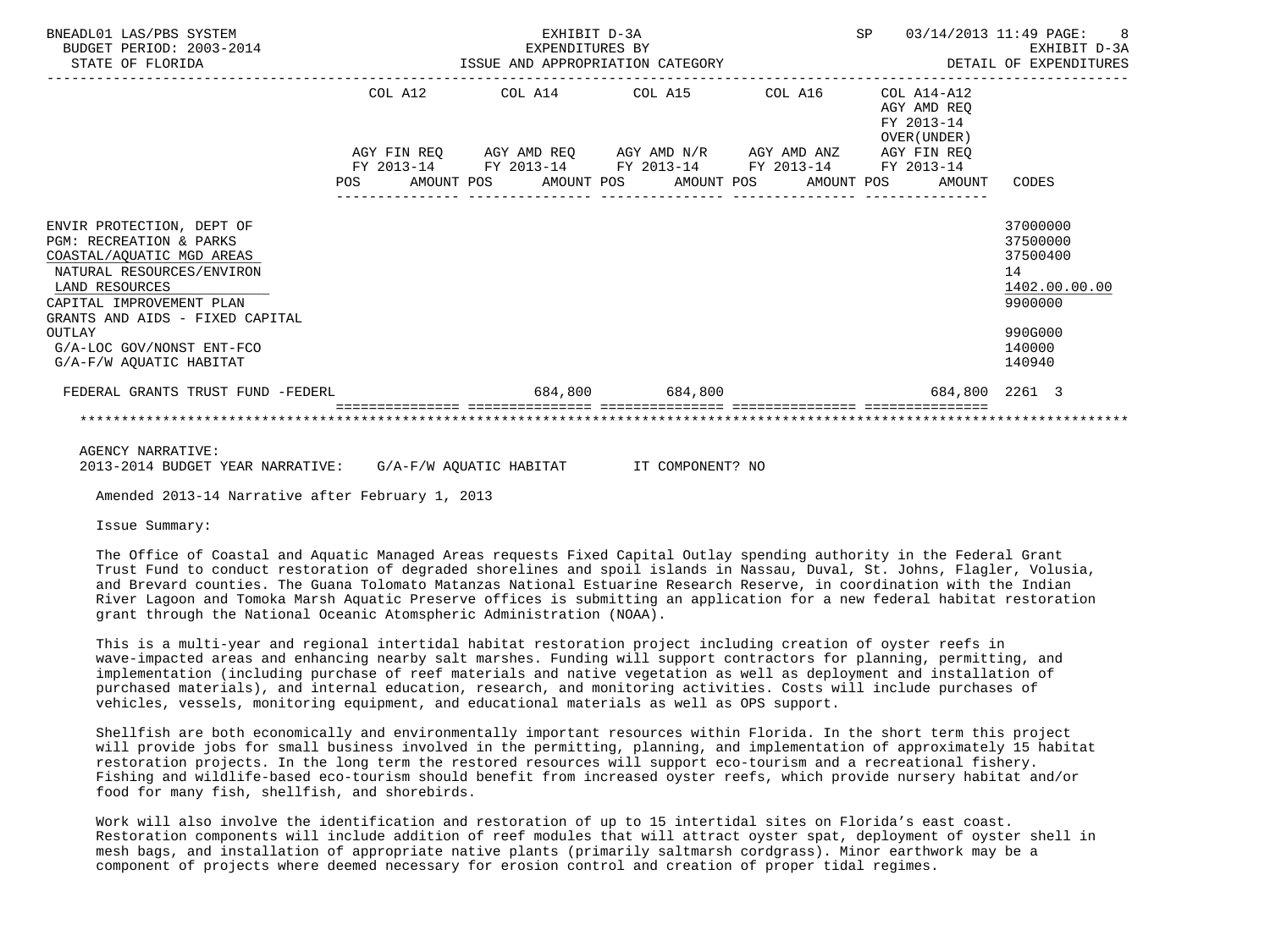| BNEADL01 LAS/PBS SYSTEM<br>BUDGET PERIOD: 2003-2014<br>STATE OF FLORIDA                                                                                                                          |                     |             |                           | EXHIBIT D-3A<br>EXPENDITURES BY<br>ISSUE AND APPROPRIATION CATEGORY                                                                          | <b>SP</b> SP | 03/14/2013 11:49 PAGE:                                   | DETAIL OF EXPENDITURES                                             | 9<br>EXHIBIT D-3A |
|--------------------------------------------------------------------------------------------------------------------------------------------------------------------------------------------------|---------------------|-------------|---------------------------|----------------------------------------------------------------------------------------------------------------------------------------------|--------------|----------------------------------------------------------|--------------------------------------------------------------------|-------------------|
|                                                                                                                                                                                                  |                     |             |                           |                                                                                                                                              |              |                                                          | _______________                                                    |                   |
|                                                                                                                                                                                                  |                     | AGY FIN REQ |                           | COL A12 COL A14 COL A15 COL A16<br>AGY AMD REQ AGY AMD N/R AGY AMD ANZ AGY FIN REQ<br>FY 2013-14 FY 2013-14 FY 2013-14 FY 2013-14 FY 2013-14 |              | COL A14-A12<br>AGY AMD REO<br>FY 2013-14<br>OVER (UNDER) |                                                                    |                   |
|                                                                                                                                                                                                  | POS                 |             |                           | AMOUNT POS AMOUNT POS AMOUNT POS AMOUNT POS                                                                                                  |              | AMOUNT                                                   | CODES                                                              |                   |
| ENVIR PROTECTION, DEPT OF<br>PGM: RECREATION & PARKS<br>COASTAL/AQUATIC MGD AREAS<br>NATURAL RESOURCES/ENVIRON<br>LAND RESOURCES<br>CAPITAL IMPROVEMENT PLAN<br>GRANTS AND AIDS - FIXED CAPITAL  |                     |             |                           |                                                                                                                                              |              |                                                          | 37000000<br>37500000<br>37500400<br>14<br>1402.00.00.00<br>9900000 |                   |
| OUTLAY                                                                                                                                                                                           |                     |             |                           |                                                                                                                                              |              |                                                          | 990G000                                                            |                   |
| Five-Year Statewide Strategic Plan for Economic Development:<br>#29: Promote, develop, protect and leverage Florida's natural, art and cultural assets in a sustainable manner.<br>Cost Summary: |                     |             |                           |                                                                                                                                              |              |                                                          |                                                                    |                   |
| Category<br>140940                                                                                                                                                                               | Amount<br>\$684,800 | Fund        | Federal Grants Trust Fund |                                                                                                                                              |              |                                                          |                                                                    |                   |
| Summary: This is a new issue.                                                                                                                                                                    |                     |             |                           |                                                                                                                                              |              |                                                          |                                                                    |                   |
| MAINTENANCE AND REPAIR<br>FIXED CAPITAL OUTLAY<br>MAIN/REP/CONST-STATEWIDE                                                                                                                       |                     |             |                           |                                                                                                                                              |              |                                                          | 990M000<br>080000<br>083643                                        |                   |
| LAND ACQUISITION TF                                                                                                                                                                              | $-STATE$            |             |                           | 200,000 450,000 450,000                                                                                                                      |              |                                                          | 250,000 2423 1                                                     |                   |
|                                                                                                                                                                                                  |                     |             |                           |                                                                                                                                              |              |                                                          |                                                                    |                   |
| <b>AGENCY NARRATIVE:</b><br>2013-2014 BUDGET YEAR NARRATIVE:                                                                                                                                     |                     |             | MAIN/REP/CONST-STATEWIDE  | IT COMPONENT? NO                                                                                                                             |              |                                                          |                                                                    |                   |

 The Office of Coastal and Aquatic Managed Areas (CAMA) is requesting Fixed Capital Outlay appropriation in the Land Acquisition Trust Fund. This request is for maintenance and construction funding for Fiscal Year 2013-14 in the amount of \$200,000. CAMA's maintenance and construction projects provide critical funding to ensure that the facilities are maintained in a timely, cost effective and professional manner. Lack of maintenance funding in FY 09-10 through FY 11-12 has resulted in a backlog of projects. Further postponement of maintenance funding will cause facilities to fall into disrepair. These funds can be used for contracted services or OPS labor and will provide local employment opportunities.

Five-Year Statewide Strategic Plan for Economic Development: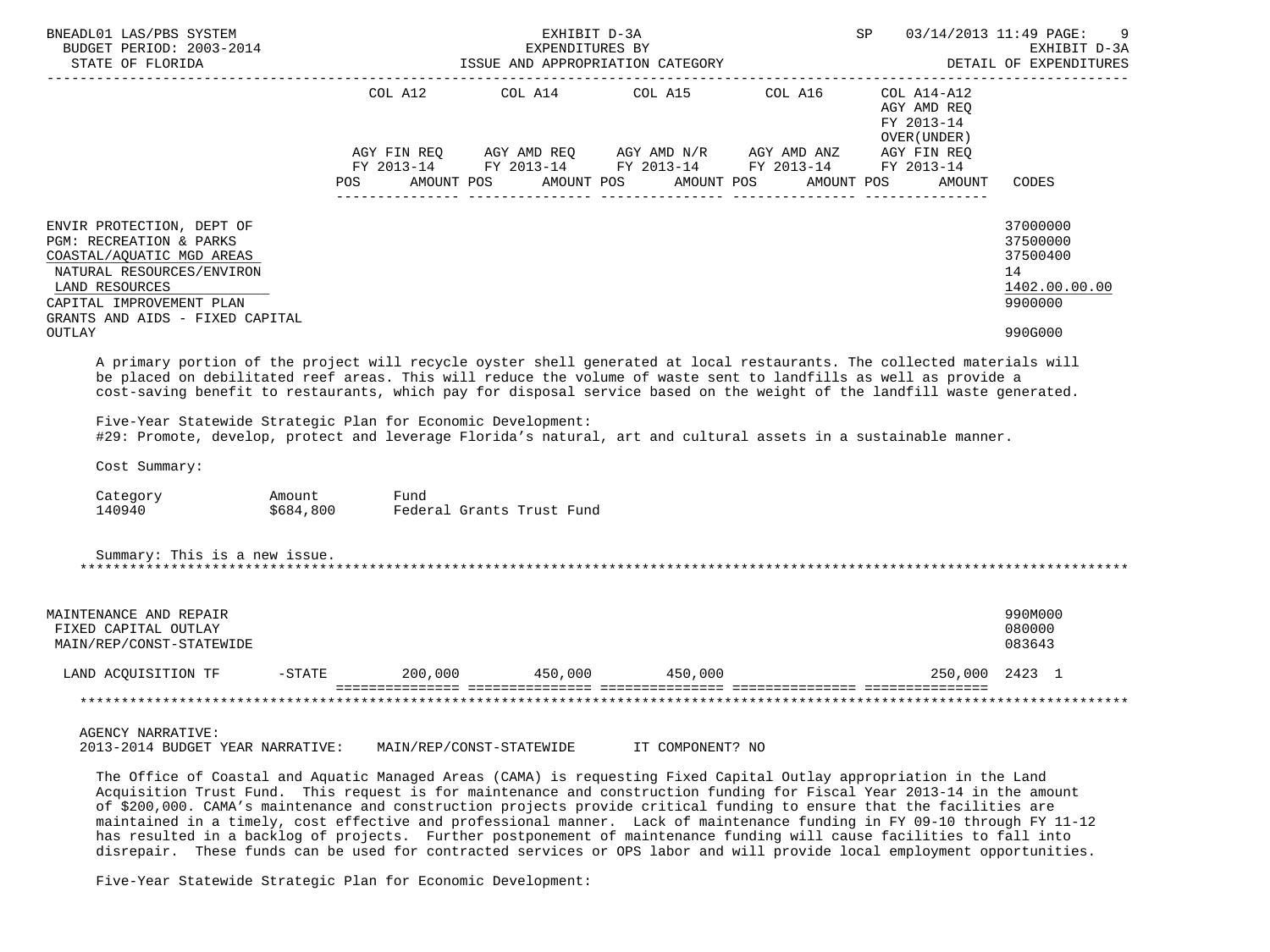| BNEADL01 LAS/PBS SYSTEM<br>BUDGET PERIOD: 2003-2014<br>STATE OF FLORIDA                                                                                                                |             | EXHIBIT D-3A<br>EXPENDITURES BY<br>ISSUE AND APPROPRIATION CATEGORY | SP                                                                                                    | 03/14/2013 11:49 PAGE: 10<br>EXHIBIT D-3A<br>DETAIL OF EXPENDITURES |                                                                  |                                                                               |
|----------------------------------------------------------------------------------------------------------------------------------------------------------------------------------------|-------------|---------------------------------------------------------------------|-------------------------------------------------------------------------------------------------------|---------------------------------------------------------------------|------------------------------------------------------------------|-------------------------------------------------------------------------------|
|                                                                                                                                                                                        | COL A12     |                                                                     | COL A14 COL A15                                                                                       |                                                                     | COL A16 COL A14-A12<br>AGY AMD REO<br>FY 2013-14<br>OVER (UNDER) |                                                                               |
|                                                                                                                                                                                        | AGY FIN REO |                                                                     | AGY AMD REO     AGY AMD N/R     AGY AMD ANZ                                                           |                                                                     | AGY FIN REO                                                      |                                                                               |
|                                                                                                                                                                                        | POS         |                                                                     | FY 2013-14 FY 2013-14 FY 2013-14 FY 2013-14 FY 2013-14<br>AMOUNT POS AMOUNT POS AMOUNT POS AMOUNT POS |                                                                     | AMOUNT                                                           | CODES                                                                         |
| ENVIR PROTECTION, DEPT OF<br>PGM: RECREATION & PARKS<br>COASTAL/AQUATIC MGD AREAS<br>NATURAL RESOURCES/ENVIRON<br>LAND RESOURCES<br>CAPITAL IMPROVEMENT PLAN<br>MAINTENANCE AND REPAIR |             |                                                                     |                                                                                                       |                                                                     |                                                                  | 37000000<br>37500000<br>37500400<br>14<br>1402.00.00.00<br>9900000<br>990M000 |

#29 - Promote, develop, protect and leverage Florida's natural, art and cultural assets in a sustainable manner.

Cost Summary:

Category **Amount** Fund 083643 - Maint., Repairs, \$200,000 Land Acquisition Trust Fund Construction - STW

Amended 2013-14 Narrative after February 1, 2013

 The Office of Coastal and Aquatic Managed Areas CAMA is requesting additional Fixed Capital Outlay appropriation of \$250,000 for replacement of HVAC equipment at Rookery Bay National Estuarine Research Reserve Learning Center. CAMA hired AMEC Environmental and Infrastructure Incorporated to perform the required life cycle cost analysis for the replacement of the HVAC equipment at Rookery Bay facility. The assessment found the HVAC equipment to be old and at the end of its useful life. The equipment includes split systems and package units which are from ten to seventeen years old. This is over the useful life expectancy of HVAC equipment in south Florida near the coast. The high maintenance and energy costs associated with the equipment makes replacing the system a very sound economic decision.

 Summary: This issue increases funding from \$200,000 to \$450,000 for a total increase of \$250,000. \*\*\*\*\*\*\*\*\*\*\*\*\*\*\*\*\*\*\*\*\*\*\*\*\*\*\*\*\*\*\*\*\*\*\*\*\*\*\*\*\*\*\*\*\*\*\*\*\*\*\*\*\*\*\*\*\*\*\*\*\*\*\*\*\*\*\*\*\*\*\*\*\*\*\*\*\*\*\*\*\*\*\*\*\*\*\*\*\*\*\*\*\*\*\*\*\*\*\*\*\*\*\*\*\*\*\*\*\*\*\*\*\*\*\*\*\*\*\*\*\*\*\*\*\*\*\*

| RESOURCES<br>TOTAL<br>⊔AND ∫ |         |          |           |             | . 00<br>402 NO<br>ററ |
|------------------------------|---------|----------|-----------|-------------|----------------------|
| TYPE<br>FUND<br>ВY           |         |          |           |             |                      |
| דסזזפיז<br>.                 | 200,000 | ,134,800 | 1,134,800 | 934<br>,800 | 2000                 |
|                              |         |          |           |             |                      |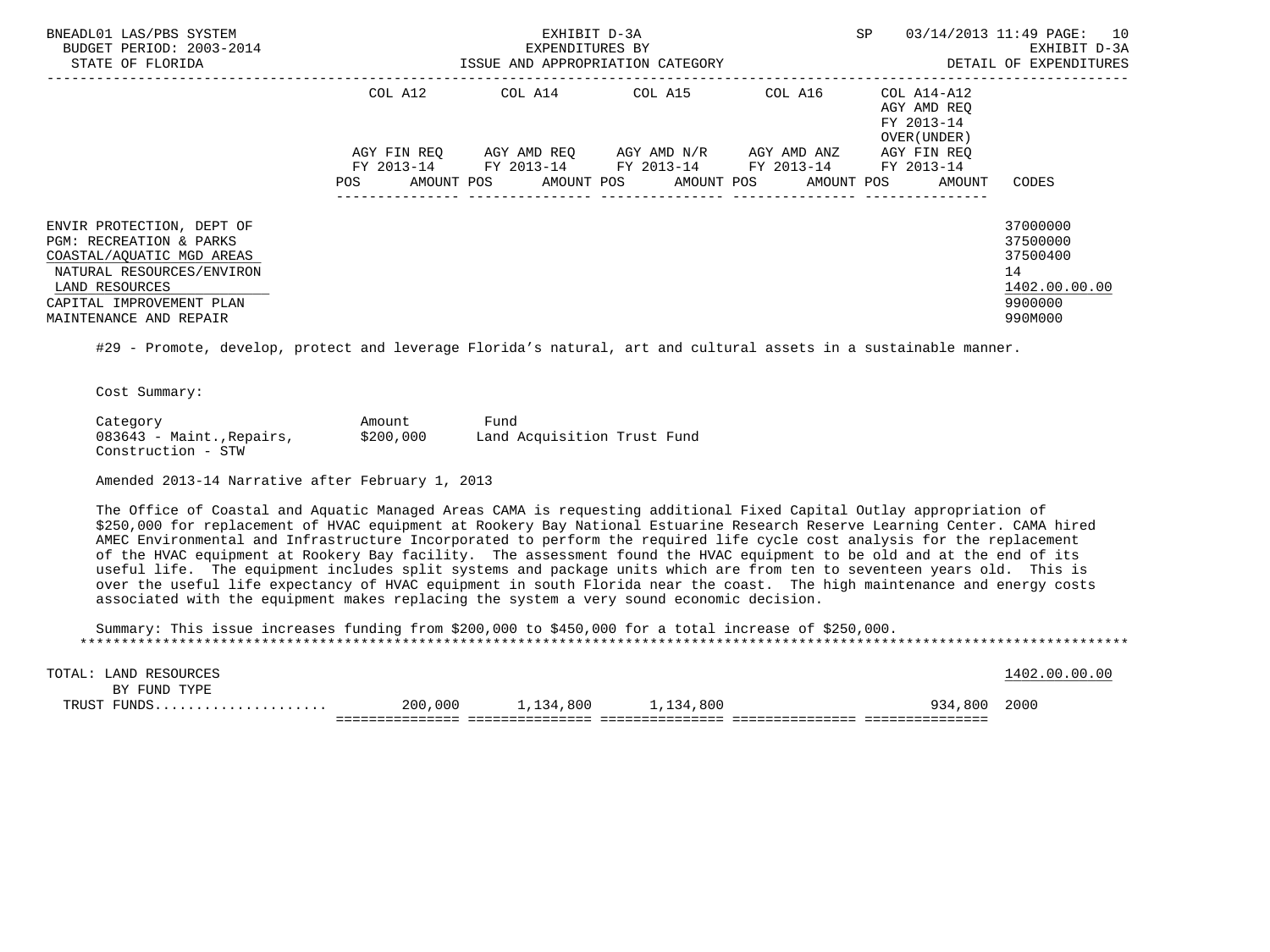| * NEADLP01<br>STATISTICAL INFORMATION                                                                                                                                                                                                                                                                                                                                                                                 | $03/14/2013$ 11:49 * |                    |
|-----------------------------------------------------------------------------------------------------------------------------------------------------------------------------------------------------------------------------------------------------------------------------------------------------------------------------------------------------------------------------------------------------------------------|----------------------|--------------------|
| * BUDGET PERIOD: 2003-2014<br>EXHIBIT A, D AND D-3A LIST REQUEST                                                                                                                                                                                                                                                                                                                                                      | DXP 37               | <b>SP</b><br>$1 *$ |
|                                                                                                                                                                                                                                                                                                                                                                                                                       | PAGE:                |                    |
|                                                                                                                                                                                                                                                                                                                                                                                                                       |                      |                    |
| SAVE INITIALS:<br>SAVE DEPARTMENT: 07 SAVE ID: ED3R SAVE TITLE: EXHIBIT D-3A AMENDED REQUEST                                                                                                                                                                                                                                                                                                                          |                      |                    |
| DATA SELECTIONS **                                                                                                                                                                                                                                                                                                                                                                                                    |                      |                    |
|                                                                                                                                                                                                                                                                                                                                                                                                                       |                      |                    |
| REPORT OPTION 1 - Exhibit A, D and D-3A                                                                                                                                                                                                                                                                                                                                                                               |                      |                    |
| A15<br>COLUMN: A12<br>A14<br>$A16$ $A14-A12$<br>CODES                                                                                                                                                                                                                                                                                                                                                                 |                      |                    |
| CALCULATE DIFFERENCE ONLY $(Y/N): N$ THAT EXCEED:                                                                                                                                                                                                                                                                                                                                                                     |                      |                    |
| INCLUDE (Y/N) FTE: Y<br>SALARY RATE: Y POSITION DATA: N                                                                                                                                                                                                                                                                                                                                                               |                      |                    |
| REPORT TOTAL:                                                                                                                                                                                                                                                                                                                                                                                                         |                      |                    |
| REPORT: NO TOTAL                                                                                                                                                                                                                                                                                                                                                                                                      |                      |                    |
| BUDGET ENTITY OR GROUP/ACCUMULATION LEVEL (0=MERGE, 1=LEVEL 1, 2=LEVEL 2, 3=LEVEL 3, 4=LOWEST LEVEL)                                                                                                                                                                                                                                                                                                                  |                      |                    |
| 1-7: 37100200 4 37500300 4 37500400 4                                                                                                                                                                                                                                                                                                                                                                                 |                      |                    |
|                                                                                                                                                                                                                                                                                                                                                                                                                       |                      |                    |
| $\frac{1}{1-\frac{1}{1-\frac{1}{1-\frac{1}{1-\frac{1}{1-\frac{1}{1-\frac{1}{1-\frac{1}{1-\frac{1}{1-\frac{1}{1-\frac{1}{1-\frac{1}{1-\frac{1}{1-\frac{1}{1-\frac{1}{1-\frac{1}{1-\frac{1}{1-\frac{1}{1-\frac{1}{1-\frac{1}{1-\frac{1}{1-\frac{1}{1-\frac{1}{1-\frac{1}{1-\frac{1}{1-\frac{1}{1-\frac{1}{1-\frac{1}{1-\frac{1}{1-\frac{1}{1-\frac{1}{1-\frac{1}{1-\frac{1}{1-\frac{1}{1-\frac{1}{1-\frac{1}{1-\frac{1$ |                      |                    |
| $\frac{1}{1-\frac{1}{1-\frac{1}{1-\frac{1}{1-\frac{1}{1-\frac{1}{1-\frac{1}{1-\frac{1}{1-\frac{1}{1-\frac{1}{1-\frac{1}{1-\frac{1}{1-\frac{1}{1-\frac{1}{1-\frac{1}{1-\frac{1}{1-\frac{1}{1-\frac{1}{1-\frac{1}{1-\frac{1}{1-\frac{1}{1-\frac{1}{1-\frac{1}{1-\frac{1}{1-\frac{1}{1-\frac{1}{1-\frac{1}{1-\frac{1}{1-\frac{1}{1-\frac{1}{1-\frac{1}{1-\frac{1}{1-\frac{1}{1-\frac{1}{1-\frac{1}{1-\frac{1}{1-\frac{1$ |                      |                    |
| EXCLUDE:                                                                                                                                                                                                                                                                                                                                                                                                              |                      |                    |
| BUDGET ENTITY TOTALS:                                                                                                                                                                                                                                                                                                                                                                                                 |                      |                    |
|                                                                                                                                                                                                                                                                                                                                                                                                                       |                      |                    |
| LEVEL 1: NO TOTAL<br>LEVEL 2: NO TOTAL                                                                                                                                                                                                                                                                                                                                                                                |                      |                    |
| LEVEL 3: NO TOTAL                                                                                                                                                                                                                                                                                                                                                                                                     |                      |                    |
| LOWEST LEVEL: BY FUND TYPE                                                                                                                                                                                                                                                                                                                                                                                            |                      |                    |
|                                                                                                                                                                                                                                                                                                                                                                                                                       |                      |                    |
| PROGRAM COMPONENT/ACCUMULATION LEVEL (1, 2, 3, 4 OR 5 FOR 2, 4, 6, 8 OR 10 DIGITS, 0=MERGED):                                                                                                                                                                                                                                                                                                                         |                      |                    |
| PROGRAM COMPONENT:<br>PROGRAM COMPONENT TOTAL:                                                                                                                                                                                                                                                                                                                                                                        |                      |                    |
| POLICY AREA: NO TOTAL                                                                                                                                                                                                                                                                                                                                                                                                 |                      |                    |
| PROGRAM COMPONENT: BY FUND TYPE                                                                                                                                                                                                                                                                                                                                                                                       |                      |                    |
|                                                                                                                                                                                                                                                                                                                                                                                                                       |                      |                    |
| ISSUE CODE OR GROUP/ACCUMULATION LEVEL (1, 2 OR 3 FOR 1, 3 OR 7 CHARACTERS, 0=MERGED):<br>ISSUE CODE OR GROUP: 6200570 3 990G 3 990L 3 990M 3 ______ _ _ _____ _ _ _____ _ _                                                                                                                                                                                                                                          |                      |                    |
| ISSUE TOTAL:                                                                                                                                                                                                                                                                                                                                                                                                          |                      |                    |
| SUMMARY: NO TOTAL                                                                                                                                                                                                                                                                                                                                                                                                     |                      |                    |
| DETAIL: LINE TOTAL                                                                                                                                                                                                                                                                                                                                                                                                    |                      |                    |
| APPROPRIATION CATEGORY OR GROUP/ACCUMULATION LEVEL (1=MAJOR, 2=MINOR, 0=MERGED)                                                                                                                                                                                                                                                                                                                                       |                      |                    |
| $\star$<br>083045 2 083643 2 087832 2 100736 2 101198 2 140940 2                                                                                                                                                                                                                                                                                                                                                      |                      |                    |
| INCLUDE FCO $(Y/N): Y$ APPROPRIATION CATEGORY TITLE (S=SHORT, L=LONG): S                                                                                                                                                                                                                                                                                                                                              |                      |                    |
| APPROPRIATION CATEGORY TOTAL:                                                                                                                                                                                                                                                                                                                                                                                         |                      |                    |
| MAJOR: NO TOTAL                                                                                                                                                                                                                                                                                                                                                                                                       |                      |                    |
| MINOR: BY DETAIL FUND                                                                                                                                                                                                                                                                                                                                                                                                 |                      |                    |
| $\ast$<br>ITEMIZATION OF EXPENDITURE:                                                                                                                                                                                                                                                                                                                                                                                 |                      |                    |
| ACCUMULATION LEVEL (1=OPE/FCO, 2=IOE, 0=MERGE): 0<br>$\star$                                                                                                                                                                                                                                                                                                                                                          |                      |                    |
| $\star$<br>ITEMIZATION OF EXPENDITURE TOTAL:                                                                                                                                                                                                                                                                                                                                                                          |                      |                    |
| ITEMIZATION OF EXPENDITURE: NO TOTAL                                                                                                                                                                                                                                                                                                                                                                                  |                      |                    |